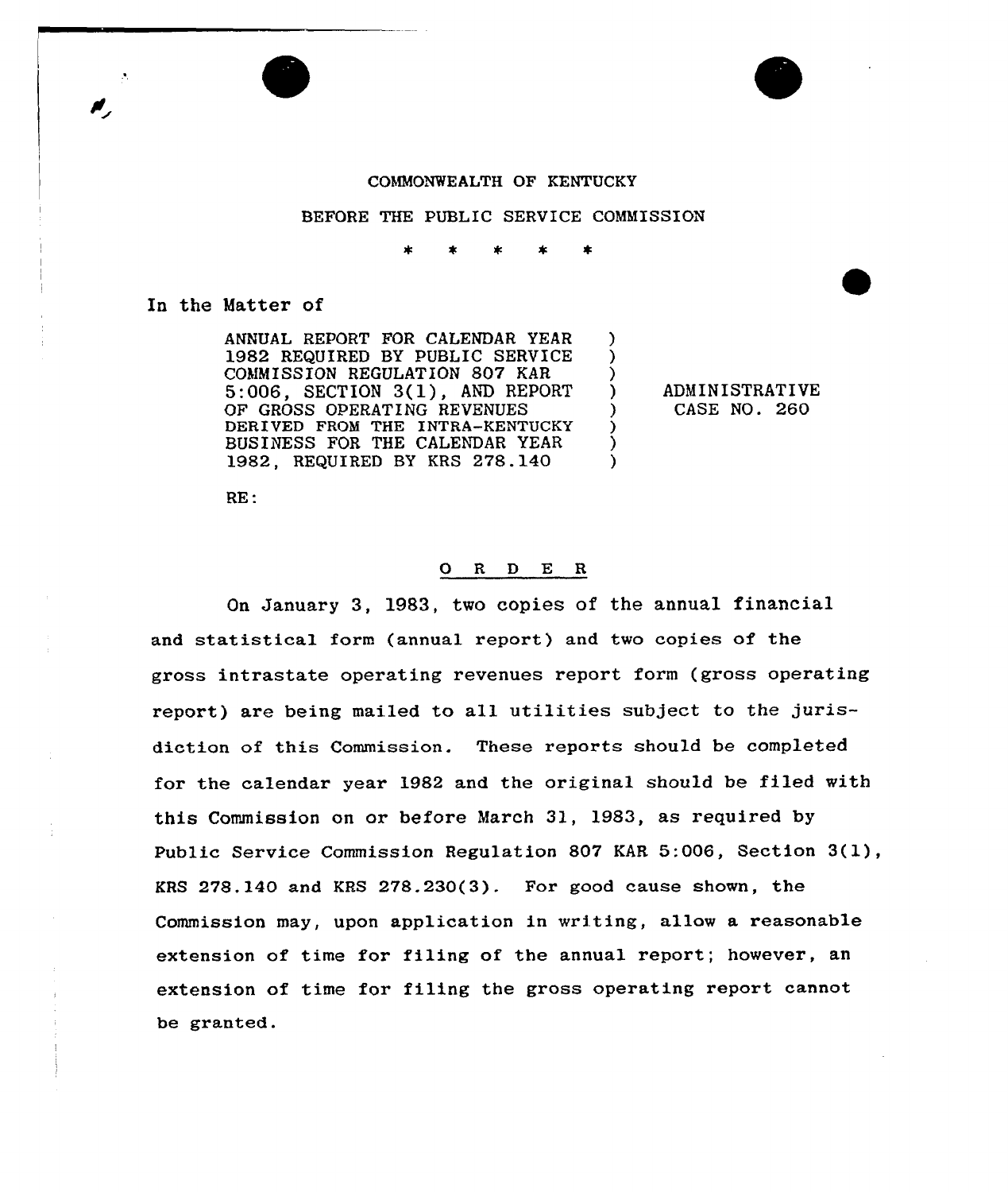The Commission, being sufficiently advised, finds that:

(1) The prompt and timely filing of the annual report and the gross operating report is essential to the operation of the Commission and reasonably required in the exercise of its statutory powers.

IT IS THEREFORE ORDERED that the above-named utility shall file with this Commission its annual report and its gross operating report for the calendar year 1982 on or before March 31, 1983.

IT IS FURTHER ORDERED that any utility failing to comply with this order shall be subject to KRS 278.990 (a copy of which is attached hereto), including the imposition of penalties provided therein.

> Done at Frankfort, Kentucky, this 3rd day of January, 1983. PUBLIC SERVICE COMMISSION

airman

Commissione

ATTEST:

**Secretary**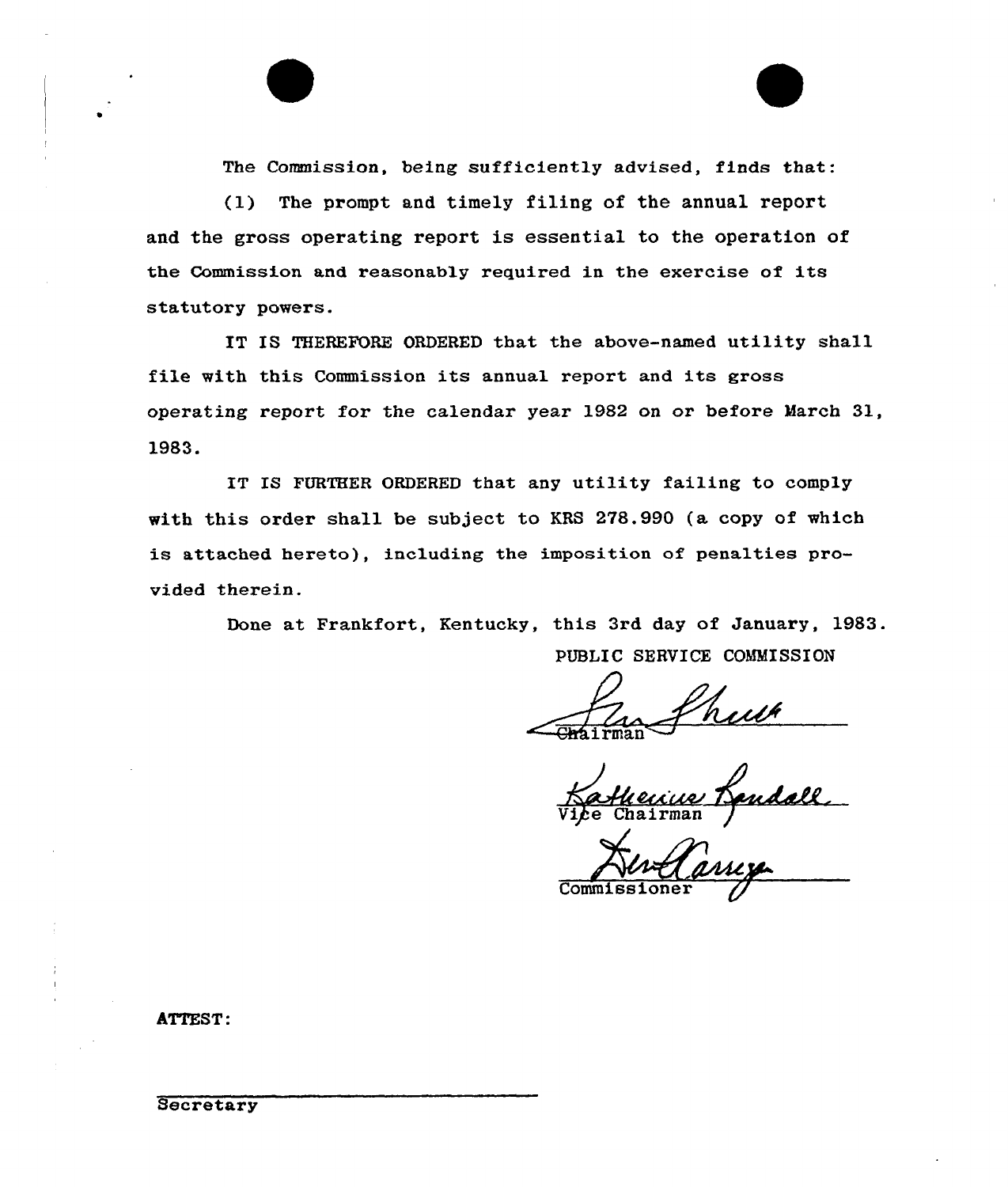#### PENALTIES

#### 278.990 Penalties

(1) Any officer, agent or employe of a utility, as defined in KRS 278.010, and any other person who wiHfully violates any of the provisions of KRS 278.010 to 278.450, or who procures, aids or abets any violation of those provisions by any such utility, shall be fined not more than one thousand dollars  $(S1.000)$  or imprisoned for not mote than six (6) months, or both. If any such utility that is a private corporatioa violates any of the provisions of KRS 278.010 to 278450, or does any act therein prohibited, or fails to perform any duty imposed upon it under those sections for which no penalty has been provided by Iaw, or fails to obey any lawfu! requirement or order of the commission having jurisdiction, the utility shall for each offense forfeit and pay to the state treasurer, to be credited to the general fund, a sum not less than twenty-five dollars (\$25.00) nor more than onc thousand doHars (\$1,000}. Each act, omissioa or failure by an officer, agent or other person acting for or employed by a utility and acting within the scope of his employment shaH be deemed to bc the act, omrssioa or failure of thc utility.

(2) Actions to recover the principal amount due and penalties under KRS 278.010 to 278.450 and this subsection shall be brought in the name of the Commonwealth in the Franklin Circuit Court. Whenever any utility is subject to a penalty under KRS 278.010 to 278.450 or this subsection, the commission having jurisdiction shall cenify the facts to its counsel, who shaH bring an action for recovery of the principal amount duc and the penalty. The commission may compromise and dismiss the action oa terms approved by the court. Thc principal amount due shall be paid into the state treasury and credited to the account of the commission, and all penalties recovered in such actions shall be paid into the state ueasury and credited to the general fuad.

(3) Any utility that fails to pay an assessment as provided for by KRS 278.130 to 278.150 shall forfeit and pay to the state one thousand dollars (\$1,000), and twenty-five doHars (\$25.00) for each day it fails to pay the assessment, and shall not be released thereby from its liability for the assessment.

(4) Any utility that issues any securities or evidences of indebtedness, or assumes any obligation or liability in respect to the securities or evidences of indebtedness of any other person, or makes any sale or other disposition of securities or evidences of indebtedness, or the proceeds thereof, for purposes other than the purposes specified in the order of the commission made with respect thereto under KRS 278.300, shall be fined not more than ten thousand dollars (\$10,000).

(5) Any utility that violates any of the provisions of KRS 278,460 shall be fined not less than one hundred dollars (\$100) for each offense.

(6) Any company thai wiHfully fails to receive, transport and deliver oil or gas as required by KRS 278.490 shall, in addition to being liable in damages to the injured person, be fined not less than one hundred dollars (\$100) nor more than five hundred dollars (\$500), aad each day of willful failure shall constitute a separate offense.

(7) Aay telephone company that refuses to make a connection with the exchange or lines of another company for a period of thirty (30) days after being ordered to do so by the utility commission under subsection (2) of KRS 278.530 shaH be fined aot less than oae thousand doHars (\$1,000) aor more than five thousand dollars (\$5,000), to be recovered by indictment in the Franklin Circuit Court or in thc circuit court of the county where the company requesting the connection reor has its chief office in this state. If the compan desiring the connection proceeds to make the connection, as permitted by subsection (2) of KRS 278.530, and the company so connected with refuses to receive aad transmit the toll messages offered to it by the company making the connection, or refuses to deliver messages from its owa lines or exchanges to the lines or exchanges of the company making the connection, the company so refusing shall be fined one hundred dollars (\$100) for each day it refuses, to be recovered by indictment in the courts mentioned ia the first sentence of this subsectioa; if it continues so to refuse for a period of six (6) months it shall forfeit its right to do business in this state, and any of its officers, agents or employes who does or attempts to do any business in this state for it after the expiration of the six (6) months' period shall be fined fifty doHars (\$50.00) for each day he does or attempts to do such business.

(8) Any company that violates any of the provisions of KRS 278.520 or 278.530 for which there is ao other penalty provided shall be fined five hundred dollars (\$500) for each offense, and each day of such violation shaH consritute a separate ofteaas.

HISTORY: 1978 H 547, 8 54, eft. 4.1-79

- 1974 H 393, 4 47; KS 786. 842b-2, 2223-2, 3766b-le,
- 3952-24, 3952-59, 3952<1, 4679f-2, 4679f<

### CROSS REFERENCES

Jurisdiction of energy regulatory commission; application of other laws, 279.210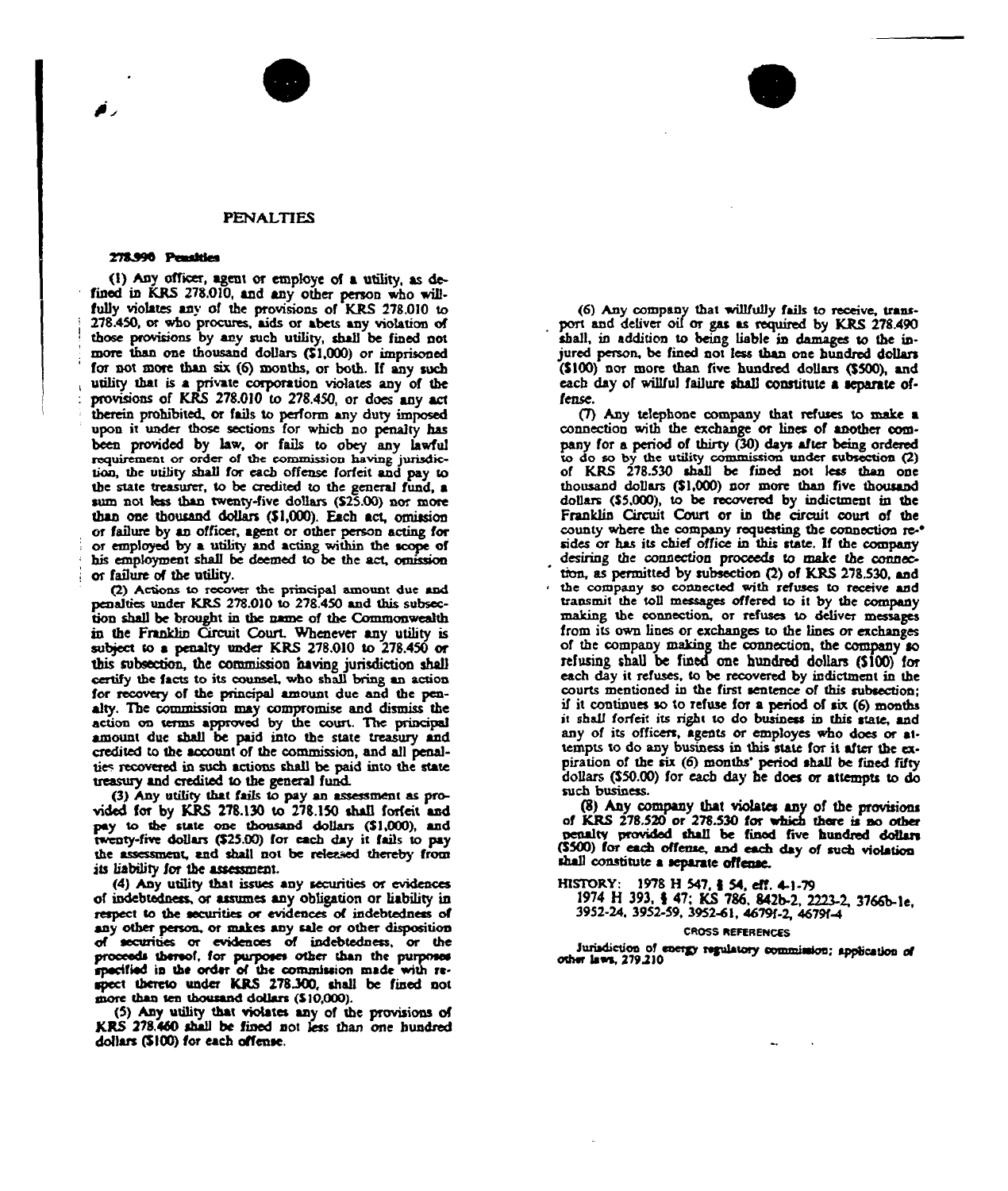



<sup>1982</sup> - Order No. <sup>260</sup>

Big Rivers Electric Corporation East Kentucky Power Cooperative, Inc. Electric Energy System Atlantic Gas Transmission Company Auxier Road Gas Company B 6 <sup>H</sup> Gas Company Belfry Gas, Inc. Capitol Oil and Gas Company, Limited Partnershi Columbia Gas of Kentucky, Inc. Davis Branch Gas Company Delta Natural Gas Company, Inc. East Kentucky Utilities, Inc. Elam Utility Company, Inc. Elzie Neeley Gas Company, Inc. Equitable Gas Company Johnson County Gas Company, Inc. Laurel Valley Pipe Line Company Leslie Gas Company Louisville Gas and Electric Company Lyda Gas Company Magoffin Gas Company, Inc. Martin Gas, Inc. Mike Little Gas Company, Inc. Mt. Olivet Natural Gas Company, Inc. Mountain Utilities, Inc. Paige Gas Company Pendleton County Mater District Phelps Gas Company Public Gas Company, Inc. Richardsville Gas Company, Inc. Shawnee Pipeline Company The Union Light, Heat and Power Company Valley Gas, Inc. Western Kentucky Gas Company western Kentucky das Company<br>Western Lewis-Rectorville Gas and Water District, Gas Divisio The Wiser Oil Company Aircall, Inc. Anser-Phone and Radio Paging, inc. Answering Service of Hopkinsville Church's Telephone Answering service Communications Center, Inc. Digital Paging Systems of Kentucky Kentucky Communications Kentucky Radio Service Louisville 2-Way Radio Service, Inc. Mayfield Answering Service, Inc. Metro-Telecommunications of Kentucky Page-Phone, Inc. Radio Communications Corporation Radio Telephone, Inc. Reo-Cap, Inc. Tapp Communications Company, Inc.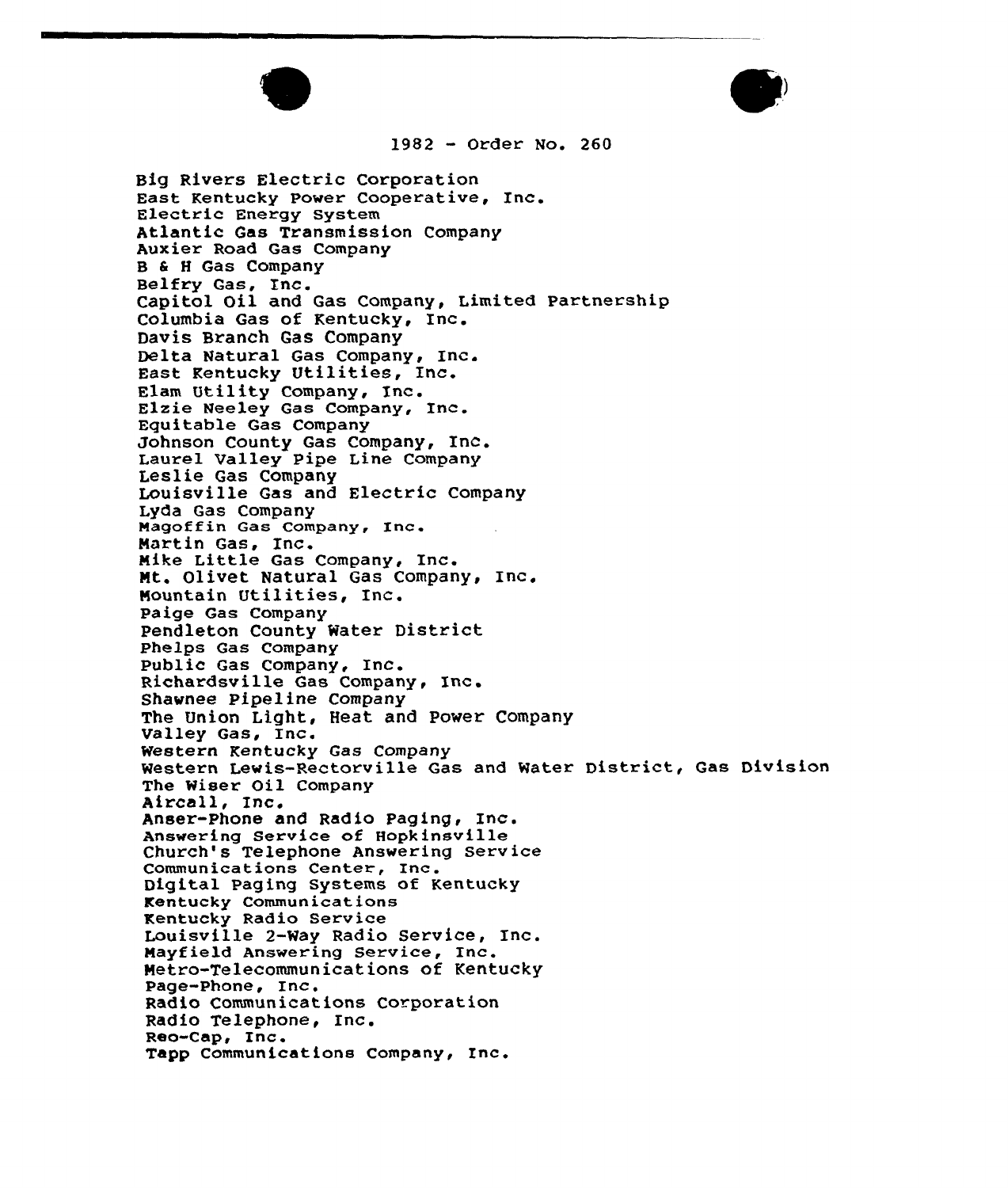



Ballard Rural Telephone Cooperative Corporation, Inc. Edd County Telephone Cooperative Corporation, Inc. negan Issegnant corporative Corporation, Inc. south Central Rural Telephone Cooperative Corporation, Inc. West Kentucky Rural Telephone Cooperative Corporation, Inc. TelePage Corporation Telephone Answering Service, Inc Telephone Answering Service of Owensboro, Inc. Telpage West Kentucky 2-Way Radio, Inc. Allied Telephone Company of Kentucky, Inc. Brandenburg Telephone Company Cincinnati Bell, Inc. Continental Telephone Company of Kentucky Duo County Telephone Cooperative Corporation, Inc. General Telephone Company of Kentucky Harold Telephone Company, Inc.<br>Highland Telephone Cooperative, Inc. Leslie County Telephone Company, Inc. Lewisport Telephone Company, Inc. Logan Telephone Cooperative, Inc. North Central Telephone Cooperative, Inc. Peoples Rural Telephone Cooperative Corporation, Inc Salem Telephone Company South Central Bell Telephone Company Thacker-Grigsby Telephone Company, Inc. Uniontown, Telephone Company, Inc. Auxier Water Company, Inc. Berea College, Water Utility Department Big Sandy Water Works, Inc. Bonzo Water Company Center Ridge Water System Cool Waterworks, Inc. Coxton Water Works, Inc. Doe Valley Utilities, Inc., Water Division Elk Lake Shores Water Company Fern Lake Company Francis Water Company Fredericktown Water Company, Inc. General Land, Mineral 6 Water Company Glenwood Hall Resort and Country Club Goshen Utilities, Inc., Water Division Howard Water Company <sup>K</sup> & <sup>N</sup> Water Service Keene's Village Mater and Sewer Company, Inc. Kentucky-American Water Company Kentucky Water Service Company, Inc. Kenvir Water Works, Inc. Lake Barkley Water System, Inc. Lake Shore Water Works, Inc. Lakeland, Inc. Lakeway Shores Utility Association, Inc. Lovelaceville Water Company Loves Water Company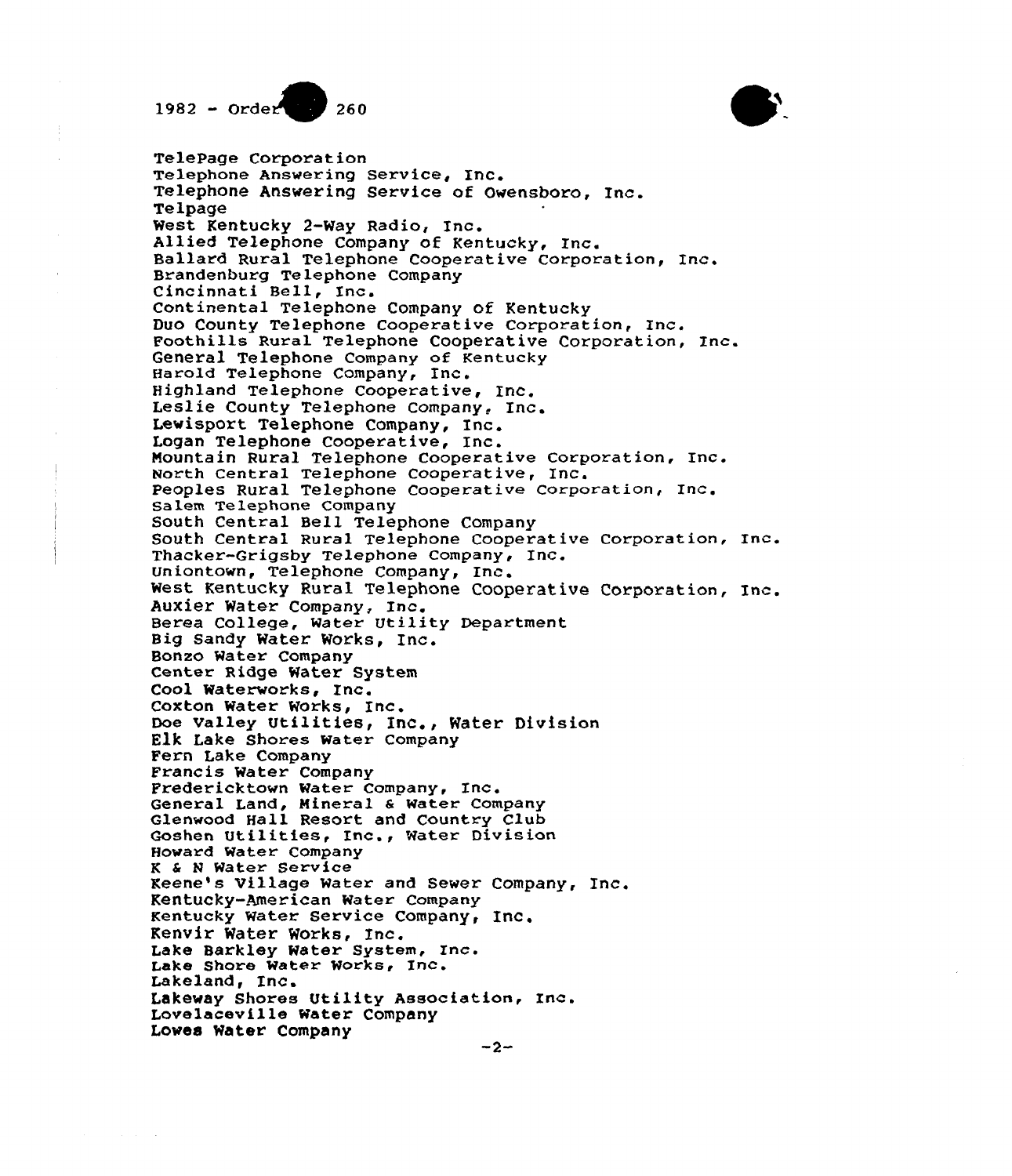

BullOCK Pen Water District<br>Campbell County Kentucky Water District Caney Creek Water & Sewer District, Water Divisio Magruder Village Mater Corporation Mayo Village Water Company, InC. Milford Mater Company, Inc. Millstone Water Works Oak Grove Utility Company, Inc. Oak Haven Water <sup>a</sup> Sewer, Inc., Water Division Overland Development, Inc. Pilot Oak Water Supply Ponderosa Mater Works Roy Potter Water Service Sanico, Inc., Water Division Shoreacres, Inc. South Shore Water Works, Inc., Mater Division Spears Water Company, Inc. Valley Hi Vtility Company Water Valley Water Works West Oldham Utilities, Inc. Adair County Water District Allen County Water District Alton Mater and Sewer District, Mater Division Bandana Watex District Barkley Lake Water District Bath County Water District Beaver-Elkhorn Water District Big Sandy Water District Boone County Water District Boston Water District Bracken County Water District 41 Bullock Pen Water District Cannonsburg Water District Carroll County Water District #1 Christian County Mater District Consumer Water District Cumberland Falls Highway Water District Cunningham Water District David Water District Dewitt Water District Dexter-Almo Heights Water District East Clark County Mater District East Laurel Water District East Logan Water District East Pendleton Water District Edmonson County Water District Estill County Water District #1 Fancy Farm Water District Farmdale Water District Fountain Run Water District 41 Garxison-Quincy-Ky-0-Heights Water District Grayson County Water District Green River Valley Water District Green-Taylor Water District

فالمتحاج والمتعادل المتعارف والمتعاونات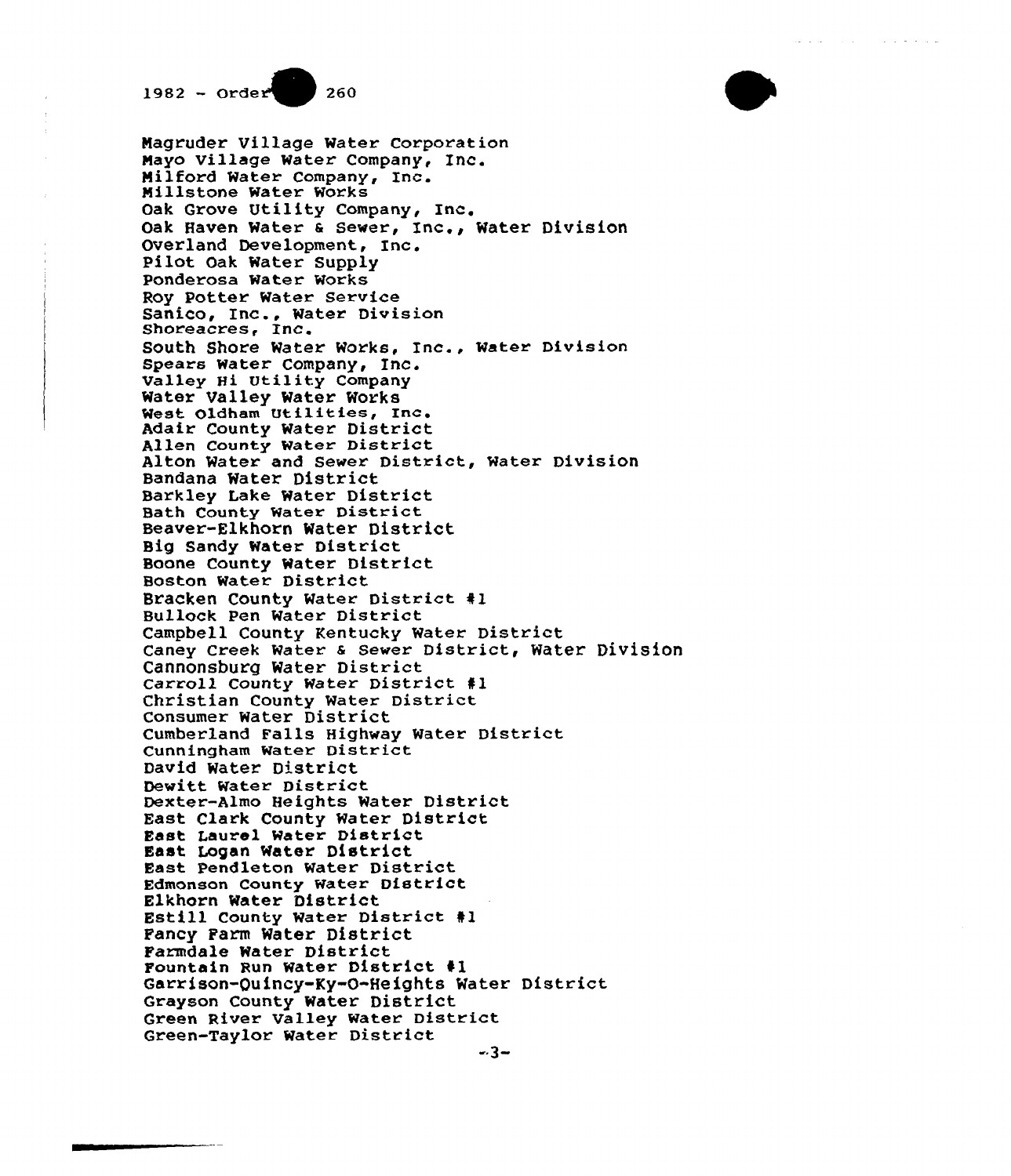

ningsoon rocklik mater District, Water Divisio North Woodford County Water District Northeast Woodford County Water District<br>Northeast Woodford County Water District<br>Northern Rockcastle County Water District Hardeman Water District Hardin County Water District 41 Hardin County Water District 42 Henderson County Water District Hendron Water District Henry County Water District 41 Henry County Water District <sup>42</sup> Hickory Water District Hima-Sibert Water District Hyden-Leslie County Water District Jessamine County Water District #1 Johnson County Water District Kenton County Water District 41 Kentucky Turnpike Rater District Kingston-Terrill Mater District Larue County Water District 41 Laurel County Water District <sup>42</sup> Ledbetter Water District Lexington-South Elkhorn Mater Distri Lone Oak Water District Lyon County Water District Marion County Mater District Marrowbone Creek Water District Marrowbone Water District<br>Martin County Water District #1 Martin County Water District #2 Nccreary County Mater District NcKinney Mater District Nilburn Water District Nonroe County Water District Nontgomery County Rater District 41 Nud Creek Water District Nuhlenberg County Mater District Muhlenberg County Water District #1 Nuhlenberg County Water District 43 Hurray 41 Water District Murray 42 Water District Murray 43 Water District Nebo Water District Nicholas County Water District North Logan Mater District 41 North Marshall Water District North NcLean County Mater District North Mercer Water District North Nelson Water District Northeast Woodford County Mater Dis Ohio County Water District Oldham County Water District Oldham County Water District #1<br>Parksville Water District Peaks Nill Water District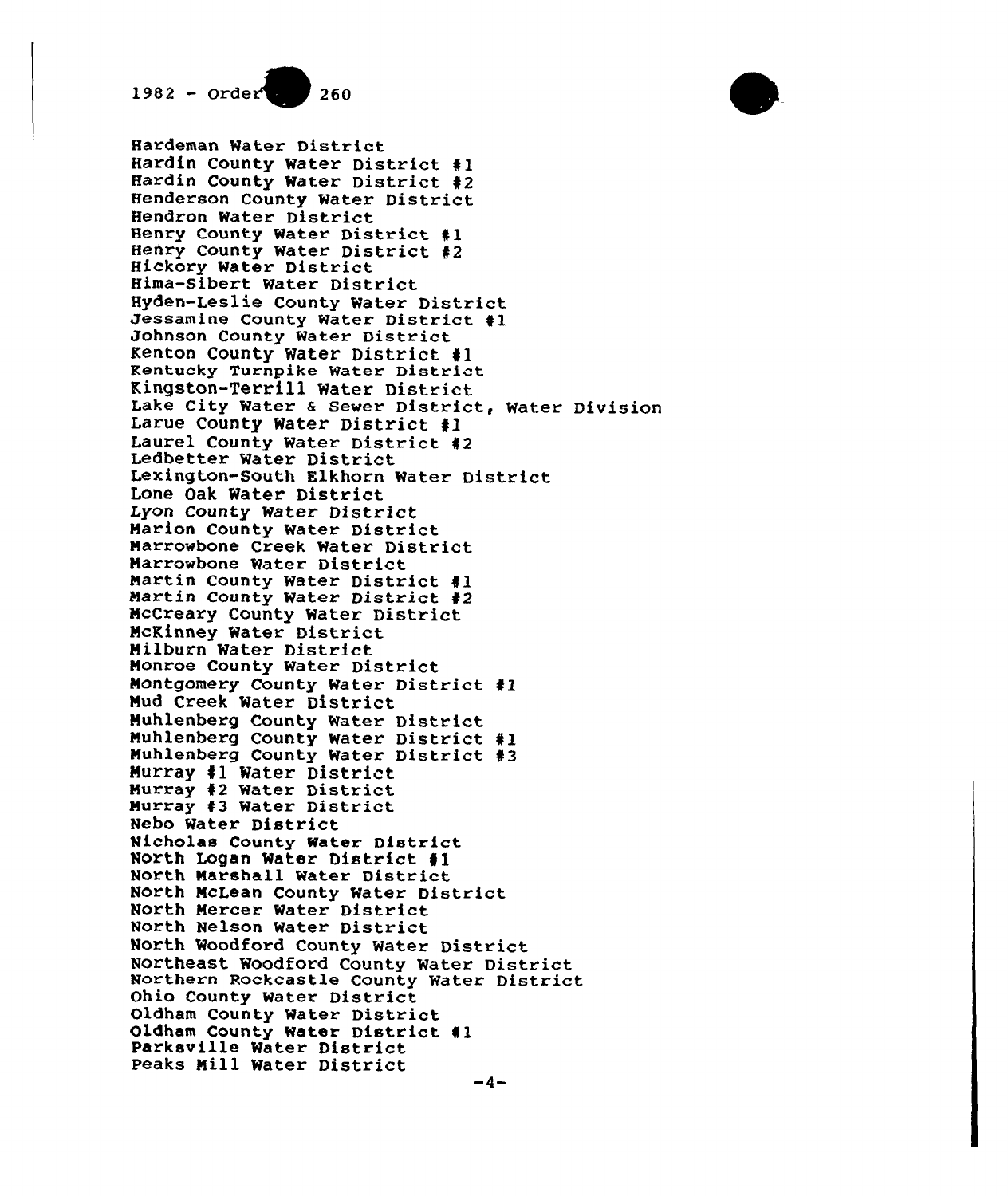

Pendleton County Water District, Water Divisio Pleasant Hill Water District Powell's Valley Water District Pulaski County Water District #1 Pulaski County Water District #2 Reid Village Water District neidland Water & Sewer District, Water Divisio Rochester Water District Rumsey Water District Russellville #1 Water District<br>Salt River Water District Sandy Hook Water District Sandy Valley Water District Sedalia Water District Sharpsburg Water District Shelby Valley Water District Simpson County Mater District South Anderson Water District South Cumberland Water District South Graves County Water District South Hopkins Water District South Marshall Water District South 641 water District, Mater Divisio South Woodford County Water District Southeast Daviess County Water District Southern Madison Water District Southern Mason County Mater District Spears Water District Stringtown Water District Symsonia Water District, Water Division Todd County Mater District Trimble County Water District #1<br>Tri-Village Water District Union County Water District U.S. 60 Water District of Shelby & Franklin Countie Waco Mater District warren County Water District, Water Division Washington-Lewisburg Water District Webster County Water District West Carroll Water District West Daviess County Water District Nest Marshall Water District Nest, McCracken County Water District West Shelby Water District Western Bracken County Water District Western Fleming County Water District western rieming county water *Bistrict*<br>Western Lewis-Rectorville Water and Gas District, Water Divisio Western Mason County Water District White Hall Water District Whitley County Water District #1 Wood Creek Water District Barnesburg Water Association, Inc. Beech Grove Water System, Inc. Black Oak Water Association, Inc.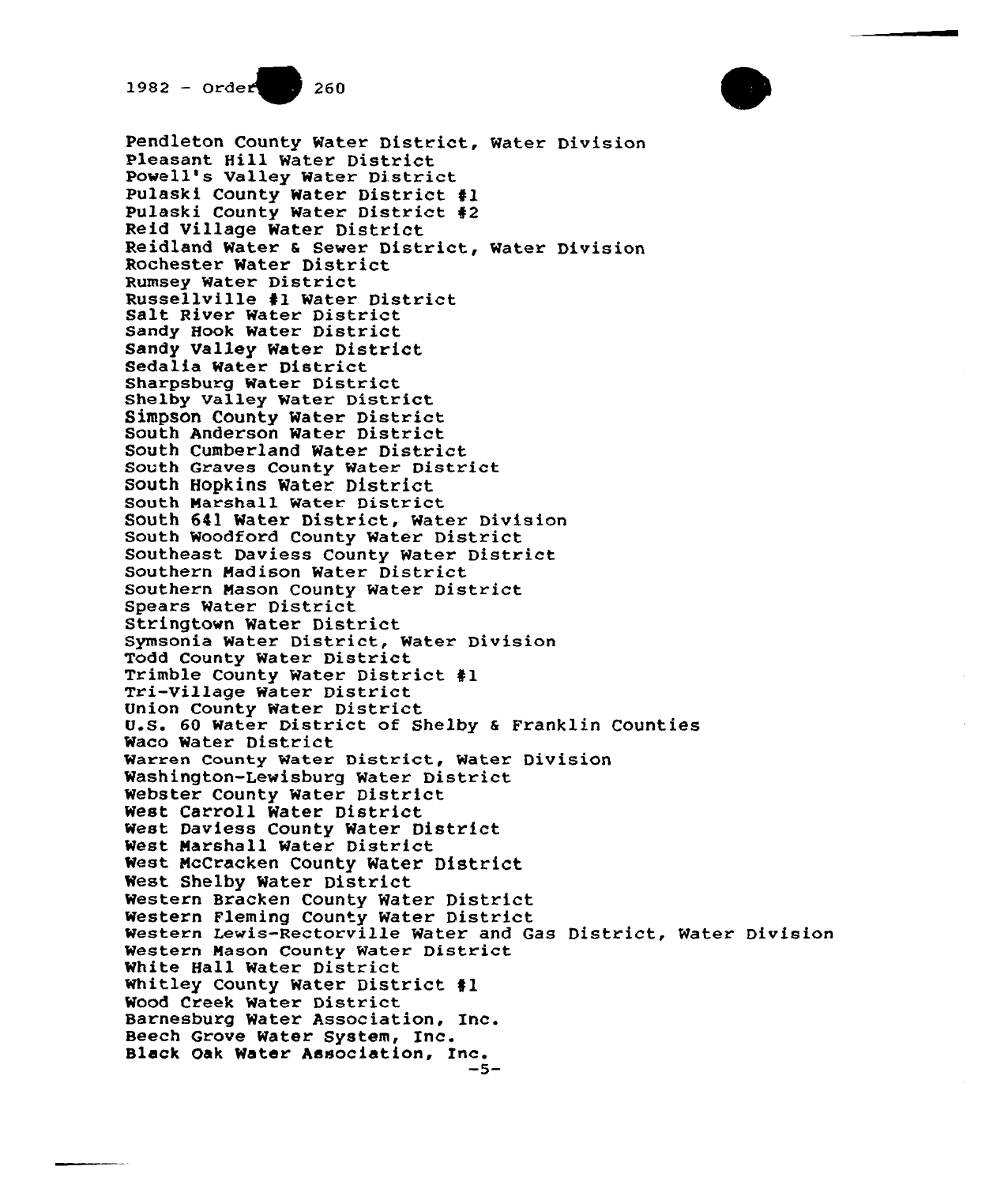

Boonesboro Water Association, Inc., Water Division Bronston Water Association, Inc. Buffalo Trail Water Association, Inc. Butler County Water System, Inc. East Daviess County Water Association, Inc. Elihu-Rush Branch Water Association, Inc. Fleming County Water Association, Inc. Garrard County Water Association, Inc. Harrison County Water Association, Inc. Hedgeville Water Association, Inc. Huntsville-South Hill Water System, Inc. Jackson County Water Association, Inc. Jonathan Creek Water Association, Inc. Kirksville Water Association, Inc. Lake Village Water Association, Inc. Levee Road Water Association, Inc. Massac Water Association, Inc. McKinney Water Association, Inc. Nelson Valley Water Association, Inc. North Barren Water Association, Inc. North Manchester Water Association, Inc. North Shelby Water Company Oak Hill Water Association, Inc. Parkway Water Association, Inc. Rough River Water System, Inc. Rowan Water, Inc. Salt Lick Water Association, Inc. South Logan Water Association, Inc. South Side Water Association, Inc. Tateville Water Association, Inc. West Laurel Water Association, Inc. Western Rockcastle Water Association, Inc. A-1 Builders, Inc. Alexandria Construction Subdistrict #1 of the Sanitation District #1 of Campbell and Kenton Counties, Kentucky Angle-Begley Development, Inc. Ash Avenue Sanitary Sewer Company Audubon Enterprises, Inc. B. B. Shepherd Sanitary Sewage Corporation  $B \in H$ , Inc. Baldwin-United Mortgage Company Barbour Manor Disposal Plant, Inc. Beckley Station Disposal System, Inc. Beulah Sewer Company, Inc. Blue Lick Sewer Corporation Bluegrass Disposal Corporation Boonesboro Water Association, Inc. Brentwood Waste Water Treatment Plant, Inc. Brownsboro Utilities, Inc. Bullitt Utilities, Inc., Bullitt Hills Sewer Plant Bullitt Utilities, Inc., Hunters Hollow Sewer Plant Burl Park Sanitation Association, Inc. c-c utilities, Inc., d/b/a Cedar Creek Sewer Plant C-C Utilities, Inc., d/b/a Tin-Dor Sewer Plant  $-6-$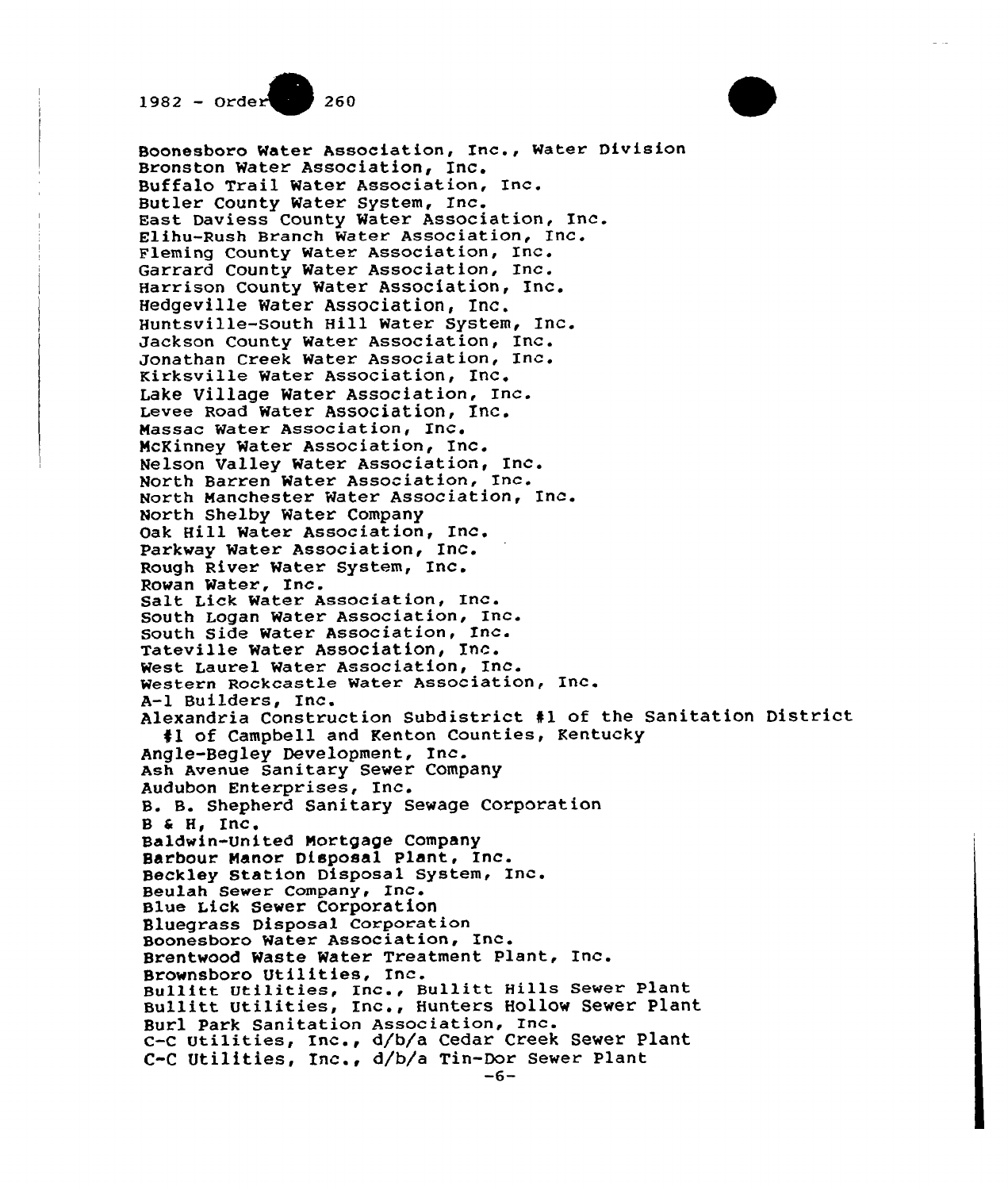$1982 - Order(0) 260$ 

Confederate Acres Sanitary Sewer and Drainage System, Inc. raimoale Oliffies, Inc., raimoale Alea Sewel System<br>Farmdale Utilities, Inc., Pleasant Valley Waste Treatment System Forest Hills Developers, Inc.<br>Fourth Avenue Corporation - Long Corporation, Joint Venture, d/b/ Geneva viriage Sewer Construction Bistrict<br>Gilbert Construction Services, Inc., Wright Acres Subdivisio Gilbert Construction Services, Inc., Wright Actes Subdivision<br>Gilbert Construction Services, Inc., Graham Estates Subdivisio Glen Hill Sanitation, Inc.<br>Glengarry Utilities, Inc., Glengarry Subdivision Sewer System Calvert Investments, Inc. Caney Creek Water <sup>6</sup> Sewer District, Sewer Division Cedar Creek Sewer Company, Inc. Cedar Hills Sanitation Disposal Corporation Charleswood Utilities, Inc., Charleswood Plant Charleswood Utilities, Inc., Springlake Plant Chenoweth Sanitation, Inc. Clearwater Disposal, Inc. Cogan Company, Inc. Concord Estates Subdivision Country Village Sewer Company Countryside Sewer, Inc. Covered Bridge Farm Development Corporation <sup>D</sup> <sup>a</sup> <sup>P</sup> Development Company, Inc. David Community Development Corporation, Inc. Doe Valley Utilities, Inc., Sewer Division Dorton Sewage Systems, Inc. Douglas Hills Sanitary Facility, Inc. Dove Creek Sanitation Company Downstream, Inc. The Drees Company English Station Sanitation, Inc. Enviro Utilities, Inc. Eri-Gek Sewer Treatment Plant Evergreen Sewage Disposal System Fairhaven Mobile Home Village Sewage Treatment Plant Fancy Farm Water District, Sewer Division Farmdale Utilities, Inc., Farmdale Area Sewer System Fern Creek Sewer Company, Inc. Fern Hill Utility, Inc. Fernbrook Utilities, Inc. Pordhaven, Inc. Forest Hills Developers, Inc. Shadow Wood Subdivision Sewer Service Pour-Way Enterprises, Inc. Franklin Development Company, Inc. Franklin Sewer Company, Inc. Friendly Park Development, Inc. Friendly Utilities, Inc. G. H. R. Sewerage Company, Inc. Geneva Village Sewer Construction District Glen Hill Sanitation, Inc. Glengarry Utilities, Inc., Zelma Fields Sewer System Glenview, Inc. Glenview Woods Sanitation Company, Inc. Glenwood Hall Resort and Country Club, Sewer Division Goshen Utilities, Inc., Sewer Division Great Oaks Sanitation Company, Inc. -7-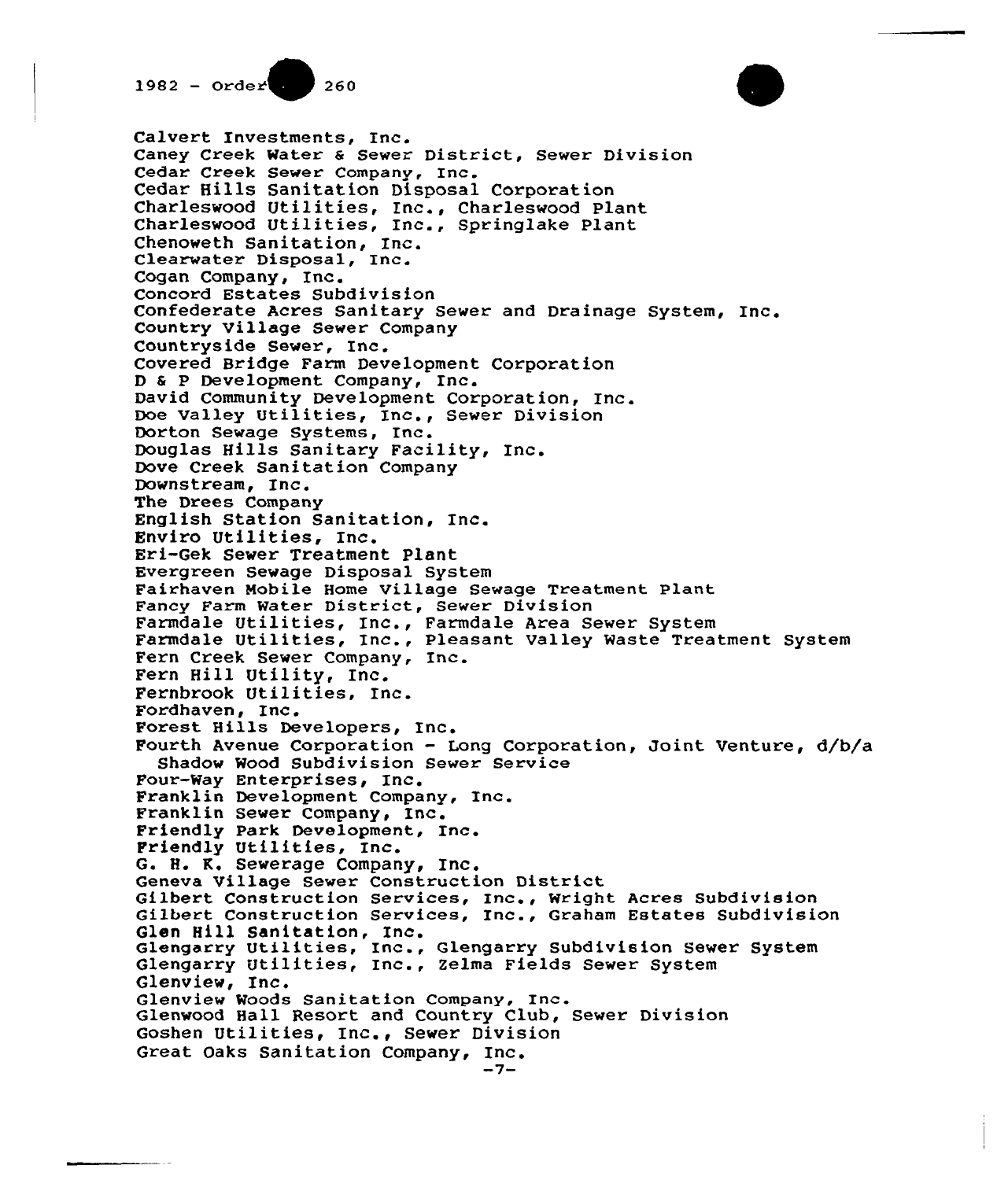

Green Spring Sanitation Company, Inc. Harry Covington, Jr., d/b/a Green Acres Subdivision Havalock Sanitation Company Hayfield Utilities, Inc., Countryside Subdivision Highlands Subdivision Property Owner's Association, Inc. Highview Sewer District, Inc. Hillridge Facilities, Inc. Idlewood Enterprises, Inc. JAMPAC Corporation Jo Ann Estates Utilities, Inc. Keene's Village Water and Sewer Company, Inc., Sewer Division Ken Improvements, Inc. Lake City Water & Sewer District, Sewer Division Lake of the Woods Sanitation, Inc. Lakewood Valley Development Company Lee Angle Company, Inc. Lockwood Estates Developing Corporation Magruder Village Water Corporation, Sewer Division Maple Grove Sewer Construction District of Jefferson County, Kentucky The Markham Corporation Mars Hill Corporation Maryville Sewerage System, Inc. Mavo, Inc. Mayfield Service Corporation McCracken County Sanitation District #2 Middletown Development Company Middletown Waste Disposal, Inc. Mockingbird Valley Sanitation, Inc. Montgomery, Lee and Patterson, (A Partnership) Monticello Company Mont-Lee Developing Company, Inc. Most, Inc. Mulberry Enterprises, Inc. Nettlecreek Treatment Plant, Inc. Newmarket, Inc. Ni-Cole Construction, Inc. Nixutil Sanitation Association, Inc. Normandy Heights Sanitation Company, Inc. Nottingham Sanitation, Inc. Oak Haven Water and Sewer, Inc., Sewer Division Okolona Sewer Construction District Oliver Heights Sewage Disposal Corporation Orchard Grass Sanitation, Inc. Owensboro Countryside, Inc. P. B. Corporation, Cross Creeke Subdivision P. B. Corporation, Foxboro Manor Subdivision Park Lake, Inc. Paul Butcher, d/b/a Woodland Estates Sewer System Piccadilly Builders, Inc. Pine Tree Sanitation Company Pinewood Subdivision, Inc., d/b/a Pinewood Subdivision Sewer System Plantation Hills Sewage Treatment Plant  $-8-$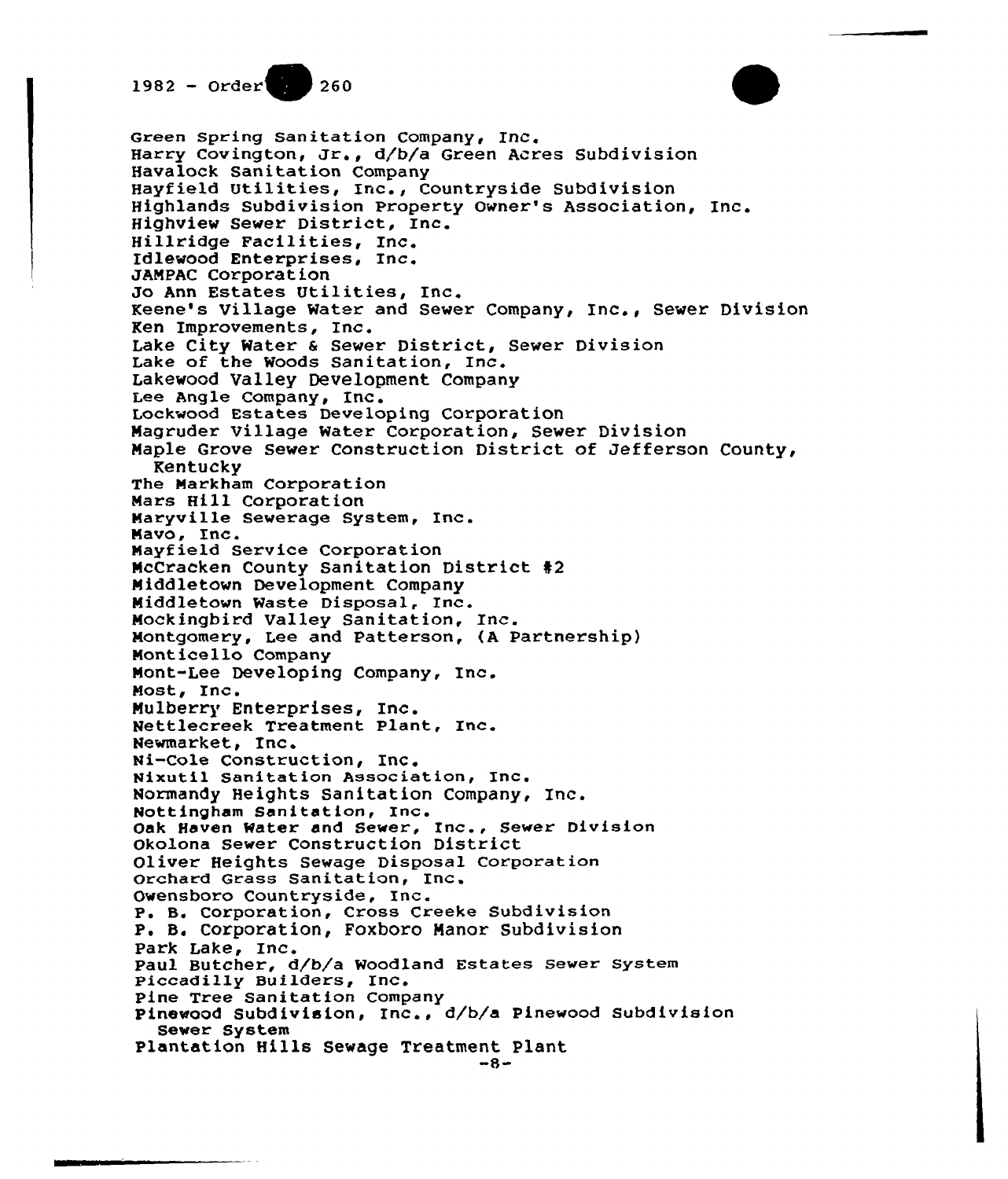1982 - Order<sup>26</sup> 260



Poplar Level Road Sewer Construction District Prairie Facilities, Inc. price Estates Primrose Place Treatment Plant, Inc. Public Service Utilities, Inc., Boone Creeke Subdivision Public Service Utilities, 1nc., Burlington Meadows Subdivision Public Service Utilities, Inc., Cedarwood Village Subdivision Public Service Utilities, Inc., Ethans Glen Subdivision public Service Utilities, Inc., Feathe stone Meadows Subdivision public Service Utilities, Inc., Fox Run Subdivision Public Service Utilities, Inc., Heritage Trails Subdivision Public Service Utilities, Inc., Hickory Glen Subdivision Public Service Utilities, Inc., Willow Bend Subdivision R. A. Williams Development Company, Inc. Ralpop Utilities, Inc. Red Wing Uti1ity Company, Inc. Reidland Water and Sewer District, Sewer Division Ridgewood Subdivision Sever Plant River Bluff, Inc. Rockdale Development Company, Inc., Alpine Village Subdivision Rockdale Development Company, Inc., Blueberry Hills Subdivision Rockdale Development Company, Inc., Green Valley Subdivision S. C. C. Development Company, d/b/a Falls Treatment Company Sanico, Inc., Sewer Division Sanitation District No. <sup>1</sup> of Boyd and Greenup Counties, Kentucky Sanitation District No. <sup>2</sup> of Boyd County, Kentucky Sanitation District No. <sup>1</sup> of Campbell and Kenton Counties Sanitation District No. 1 of Daviess County Sanitation District No. <sup>1</sup> of Narshall County, Kentucky Sanitation District No. <sup>1</sup> of Nason County Sanitation District No. <sup>1</sup> of Nontgomery County, Kentucky Sanitation, Incorporated Sargent <sup>a</sup> Sturgeon Builders, Inc., Garden Heights Subdivision Sargent <sup>6</sup> Sturgeon Builders, Inc., Qardenside Subdivision Schmidt, Inc. Shady Villa Sewer Construction District No. <sup>1</sup> of Jefferson County, Kentucky Shallow Creek Sanitation Corporation Silver Heights Sewer Construction District Simpson Construction Company, Inc. South Elkhorn Service Company South Shore Water Works, Inc., Sewer Division South 641 Water District, Sewer Division Spanish Cove Sanitation Systems, Inc. Spring Valley Sewerage Services, Inc. Springdale Sanitation Sewage Treatment plant Stetter Construction Company, Inc., d/b/a Scenic View Estates Subdivision Stone Bluff Sanitation Company, Inc. Stone Brook Sanitation Company, Inc. Sunshine Sewer System, Inc. Symsonia Water District, Sewer Division Tarrytowne Sanitation Company $-9-$